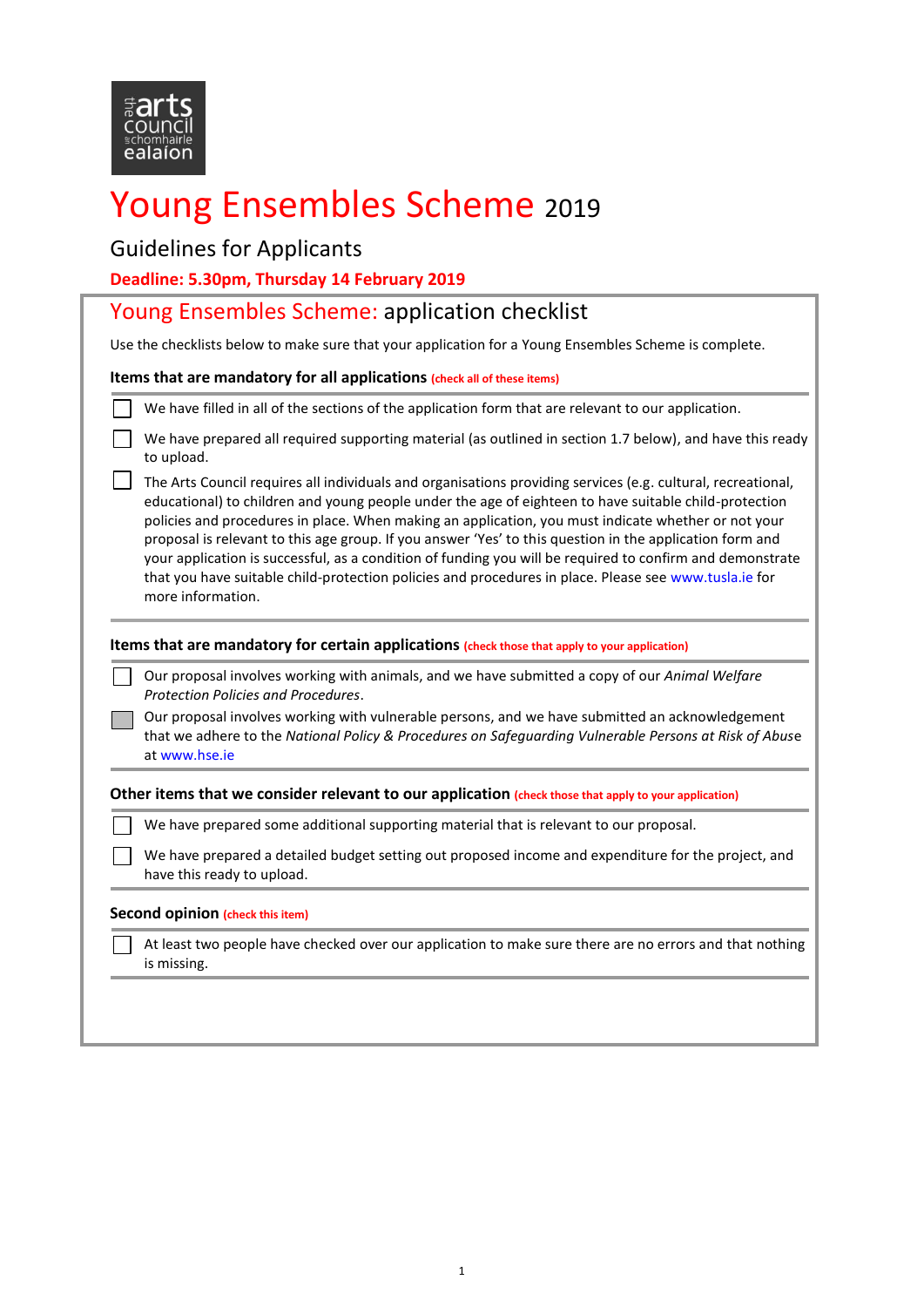#### **Getting help with your application**

- If you have a technical query about using the Online Services website you can email [onlineservices@artscouncil.ie](mailto:onlineservices@artscouncil.ie)
- Answers to common questions about using Online Services are available in the FAQ section on the Arts Council's website at[: http://www.artscouncil.ie/en/FAQ/online-services.aspx](http://www.artscouncil.ie/en/FAQ/online-services.aspx)
- To watch our YouTube guide on making an application, go to<http://www.youtube.com/artscouncildemos>
- If you require assistance with the content of your application, call the Arts Council on 01 6180200 or email [awards@artscouncil.ie](mailto:awards@artscouncil.ie)
- The Arts Council makes every effort to provide reasonable accommodation for people with disabilities who wish to submit an application or who have difficulties, in accessing Online Services. If you have a requirement in this area, please contact the Arts Council's Access Officer, Adrienne Martin, by phone (01 6180219) or by email [\(adrienne.martin@artscouncil.ie\)](mailto:adrienne.martin@artscouncil.ie) at least three weeks in advance of the application deadline.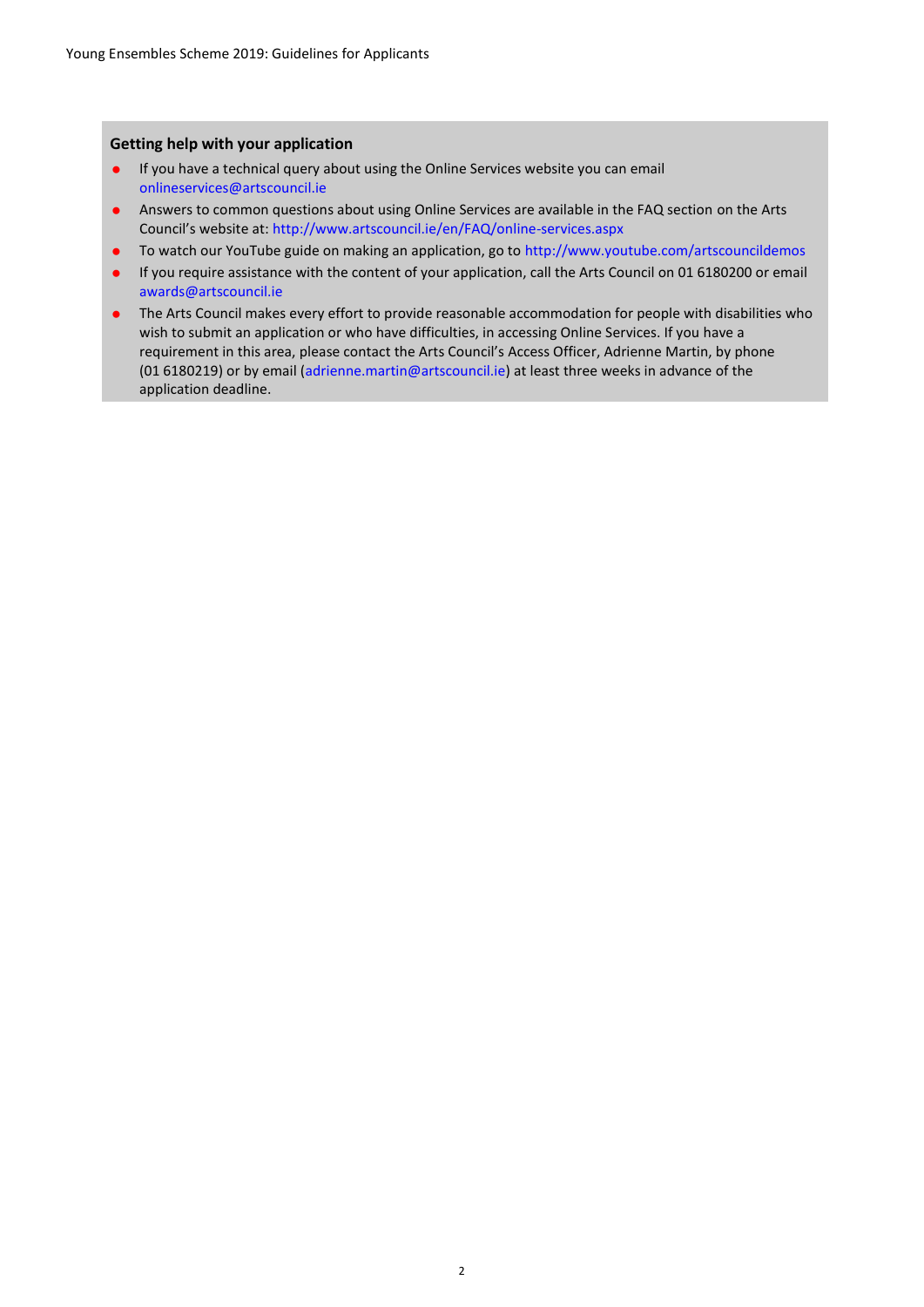## 1. About the Young Ensembles Scheme

#### **1.1 Deadline for submission of applications**

All applications must be made using the Arts Council's Online Services.

The deadline for receipt of applications is: **5.30pm, Thursday 14 February 2019**

#### **1.2 Objectives and priorities of the award**

The primary purpose of the Young Ensembles Scheme is to support groups of young people between the ages of ten and twenty-four to create or critically engage with ambitious and original work together in any artform (e.g. circus, street art, spectacle, dance, digital media, film, music, theatre, literature, visual arts, architecture or any combination of the above). Groups/ensembles must be made up of three or more members.

The Young Ensembles Scheme has two strands. You should choose the strand that is most suitable for your ensemble and for your proposal. You may only apply to one strand.

#### Strand 1

This strand is for ensembles that wish to undertake a new project or initiative that will develop the practice and experience of the young people involved. You may apply for up to €10,000. Applicants may be new or established ensembles and must demonstrate their potential for developing and delivering a high-quality artistic project.

#### Strand 2

This is for ensembles that wish to undertake a programme of work or a large-scale project that develops the work of the ensemble while also sustaining or building on related elements of the ensemble's practice. This strand is for proposals that will cost more than €10,000 and no more than €25,000. Applicants must be established ensembles with a track record of delivering high-quality artistic projects or programmes. For this strand, applicants must make clear why a larger budget than is available under Strand 1 is required.

For both strands, priority will be given to applications that demonstrate the following:

- Young people have played a central role in developing the proposal, and will be involved in documenting, reflecting on and evaluating the project.
- The potential and capacity to deliver a high-quality artistic process that is ambitious and original, provides a challenging and rewarding experience for the participants, and enables them to develop their artistic skills.
- A process that ensures young people have ownership of the work they undertake. This may mean they actively engage in the process of devising, creating, composing or designing an original piece of work or artistic initiative, or that they engage in a process of exploring, interpreting or reimagining a given script/composition/artistic work or series of works in a way that enables them to make it their own.
- Youth-led initiatives, and/or initiatives that actively support and develop youth leadership in the arts.
- Proposals that enable the ensemble to benefit from the expertise, support or mentorship of professional artists or arts organisations.
- Evidence of the ensemble's artistic activities or work produced to date, and how funding will enable the participants to develop their experience further. (In the case of a new ensemble, evidence of other relevant projects in which the young people or artistic mentors have been involved should be demonstrated.)

The Arts Council welcomes in particular:

- Artistic initiatives that demonstrate innovative use of new media.
- Initiatives that enable young people from diverse social and/or cultural backgrounds to collaborate in a high-quality artistic process. For more information, see *Cultural Diversity and the Arts: Language and Meanings* a[t http://bit.ly/1EsrqDF.](http://bit.ly/1EsrqDF)
- Initiatives that enable young people with disabilities to engage in a high-quality artistic process. For more information, see *Shift in Perspective: An Arts and Disability Resource Pack* at [http://bit.ly/1PSsfaF.](http://bit.ly/1PSsfaF)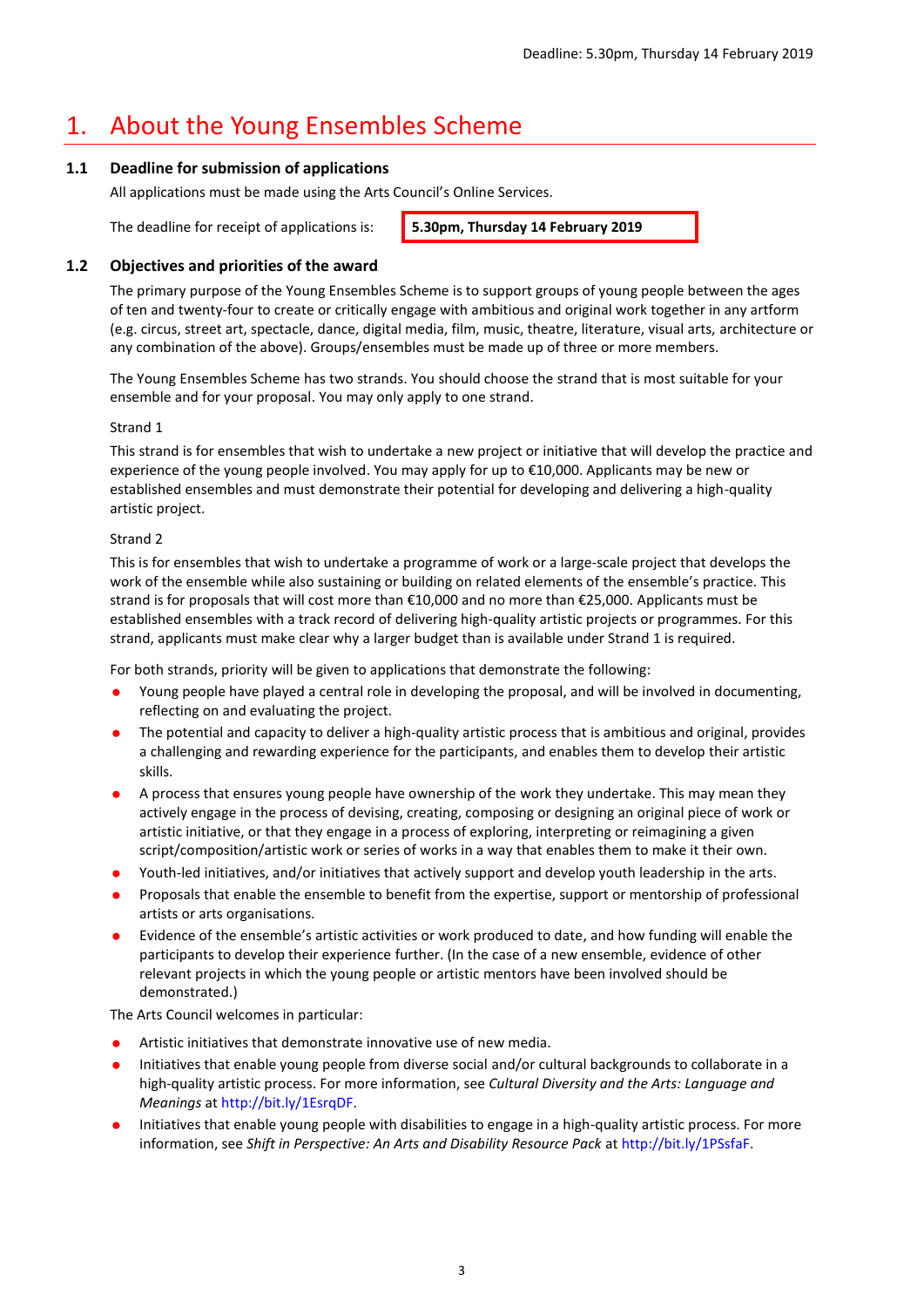**Please see section 3.3 for details of the criteria against which all applications will be assessed – these are artistic merit, feasibility, and meeting the priorities of the award.**

#### **Please see section 1.7 for mandatory support material that will help you to demonstrate how your application meets these criteria and priorities.**

All awards are informed by the Arts Council's ten-year strategy (2016–25), *Making Great Art Work: Leading the Development of the Arts in Ireland* (see here: [http://www.artscouncil.ie/arts-council-strategy/\)](http://www.artscouncil.ie/arts-council-strategy/).

#### **1.3 Who is eligible to apply?**

The Young Ensembles Scheme is open to ensembles whose members are young people between the ages of ten and twenty-four. Eligible ensembles include groups such as the following:

- 
- 
- Youth orchestras Youth choirs
- 
- Youth theatres Youth film, animation or digital-media groups
- Youth dance groups Youth circus, spectacle or street-theatre groups
	-
- Young bands **Constanting the Constanting Constanting Constanting Constanting Constanting Constanting Constanting Constanting Constanting Constanting Constanting Constanting Constanting Constanting Constanting Constanting**

The award is also open to groups that do not define themselves as ensembles but take a similar, collective approach to creating or engaging with art. This includes:

- Groups of young visual artists who collaborate to create work or exhibitions of their work
- Groups of young poets or writers who publish or perform work together
- Groups of young people who combine a number of artforms to create shared performances/events
- Groups of young people who critically engage as audiences or readers with one or more artforms, and who share their responses and insights with others.

#### **Not sure where to begin?**

If you are a young person or group of young people who wish to apply under this scheme, you are advised to seek the support of an established organisation. If you are not sure how to do this or where to begin, please contact the Arts Council's Young People, Children and Education team (http://www.artscouncil.ie/Contactus/Staff-and-adviser-lists/).

#### **Registering as a group or organisation**

If you are an individual artist or youth-arts leader with a strong track record and you wish to support a group of young people in making an application, please note that you must register with the Arts Council as a group or organisation (rather than as an individual) before you begin the application (see section **2.1 Register with the Arts Council's Online Services**).

#### **Multiple applications**

Multiple applications are not permitted. An ensemble or group may only make one application to the Young Ensembles Scheme in 2019.

#### **Applications from outside the Republic of Ireland**

The award is open to individuals and organisations resident in the Republic of Ireland. There are certain exceptions where the Arts Council may deem eligible applications made by those based outside the Republic of Ireland. However, before admitting as eligible any such application, the Arts Council would need to be satisfied that the outcomes of any such proposal would benefit the arts in the Republic of Ireland.

#### **Arts Council's commitment to equity and inclusion**

The Arts Council is committed to equity and inclusion, and welcomes applications from individuals or groups within culturally diverse communities and from people with disabilities.

#### **Who is the applicant?**

The applicant is the ensemble or group that will receive any grant offered and who will be required to accept the terms and conditions of that grant. Any grant offered will only be paid into a bank account held in the name of the ensemble or group.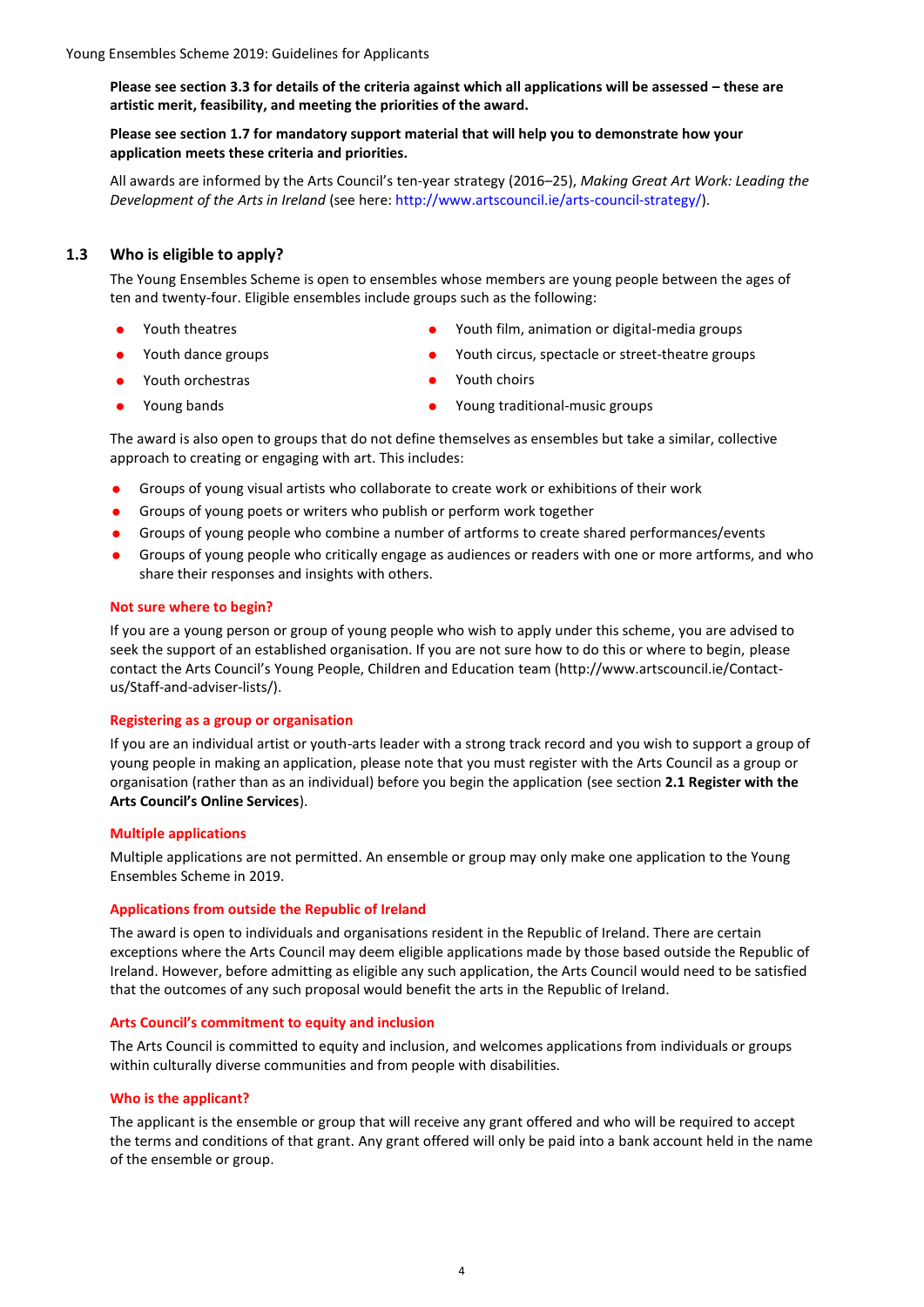All documentation provided must be in the name of the applicant ensemble or group – e.g. if you apply to the Arts Council for funding under the name Newtown Youth Theatre, then all documentation, including bank and tax details, must be in that name. Variations such as Newtown Youth Club are not acceptable. If you do not already have a bank account in the ensemble's name, you should be aware that this will be required to process payments if your application is successful.

#### **1.4 Who is not eligible to apply?**

Those who are not eligible to apply include the following:

- Those seeking to create work for children and young people but in which children and young people are primarily consumers rather than active participants in developing the artistic initiative
- **•** Commercially driven schools, institutions or companies
- **•** Primary and post-primary schools and third-level institutions
- Applicants in receipt of Arts Council Strategic, Venues or Partnership Funding in 2019 (however, applicants may include in their application organisations in receipt of Strategic, Venues or Partnership Funding as partners, collaborators or mentors).

#### **1.5 What may you apply for?**

You may apply for funding relating to the costs of a specific artistic initiative, project or programme that fits within the purpose and priorities of the award and the requirements for the relevant strand (as per section 1.2 above).

The following are some examples of projects that have been funded under the Young Ensembles Scheme. Proposals of this kind could be suitable for Strand 1 or Strand 2 of the scheme, depending on the scale and cost of the proposal:

- **An established youth theatre** applied to develop an ambitious new production devised by a cast of young people from a range of cultural backgrounds under the guidance of the youth-theatre's artistic director. The initiative built on an outreach programme targeting immigrant communities, and had the long-term aim of making the youth-theatre's membership more culturally diverse.
- **Young people** with and without disabilities, who had previously worked together on group projects in dance, animation and video, sought to establish themselves as an integrated youth arts group and further develop their artistic skills. The young people were involved in selecting artists/facilitators to work with them and in developing the artistic programme. The group's steering committee included representatives from local youth organisations, the Irish Wheelchair Association and the local arts office.
- **A collective of young artists and music promoters**, with a track record in organising events for their peers, successfully applied for funding to run an all-ages performance and exhibition space. The application was made by the collective with the support of an established arts venue.
- **A collective of young critics** applied to critically engage with a range of artistic works, and to develop and share their responses with each other and with a wider audience with the support of a local gallery.
- **A youth dance group**, which had developed a performance with a local professional dance artist/choreographer, applied to create a new, artistically ambitious piece of work together. The application was made by the young ensemble as a voluntary unincorporated group.
- **Members of a youth café** who played a variety of instruments and were interested in music technology formed an electro-acoustic youth orchestra and applied to create new arrangements and compositions and perform these in their youth café. A composer, who was a graduate of a music programme in a nearby college, supported the group to develop this work.

For Strand 2, proposals must clearly demonstrate both the track record of the ensemble in delivering highquality artistic projects or programmes, and why the funding required exceeds the maximum available under Strand 1. Examples of potential proposals might include:

- A young ensemble with a demonstrated track record in delivering one or more high-quality projects applies to develop a new large-scale proposal that will significantly develop the ensemble's practice. This will be a once-off initiative not intended to be repeated every year due to its scale. The group demonstrates why this is the right point in their development to take on this challenge, and why the funding required exceeds the maximum available under Strand 1.
- A young ensemble with a demonstrated track record in participating in high-quality workshops and performances/events applies for support to enhance the delivery of an ambitious workshop programme,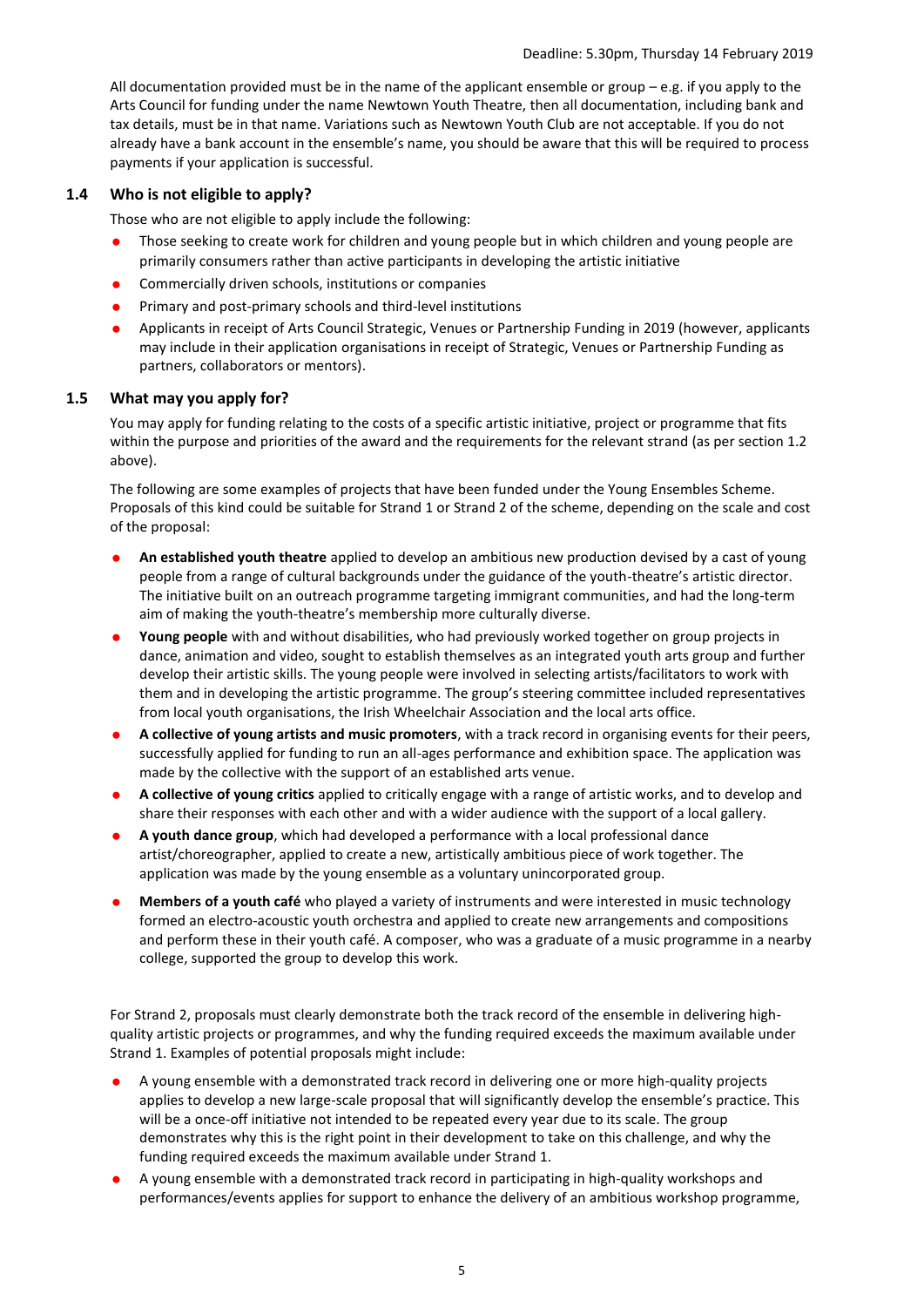and to support a high-profile performance or event for the public. The ensemble applies for funding to bring in new expertise that will improve and enhance their workshop programme, and for funding to meet the technical, production or public engagement requirements of the high-profile event. The proposal clearly demonstrates why the funding required exceeds the maximum available under Strand 1.

- A young ensemble with a demonstrated track record in developing high-quality projects in their artform applies for funding to enable them to enhance the quality of their work by engaging with new partners that will expand and diversify their group. The proposal will enable a more diverse group of participants to be part of an exciting artistic project or programme. The proposal has been developed with input from a diverse group of young people, and will ensure that the perspectives and interests of the expanded and more diverse group will influence how the project or programme develops. The proposal clearly demonstrates why the funding required exceeds the maximum available under Strand 1.
- A young ensemble with a demonstrated track record in their artform applies to work with one or more other ensembles that specialise in other artforms or creative technologies, in an innovative collaboration. One ensemble acts as the lead applicant but demonstrates the support of the collaborating groups and their role in developing the proposal. The proposal demonstrates how the practice of all of the participating groups will be developed through this initiative.

**Applicants are strongly advised to choose the strand that is most suited to their proposal in order to make the best case for support.** 

**The Arts Council reserves the right to offer a lower amount of funding to applicants that have not sufficiently met the criteria for Strand 2 but are deemed suitable and feasible under Strand 1.**

#### **How much funding may you apply for?**

The maximum award available under Strand 1 is €10,000.

Applicants to Strand 2 may apply for an amount that is greater than €10,000 but no more than €25,000.

In addition to the normal limits stated above, the Arts Council will also consider costs specifically relating to the making of work by artists and young people with disabilities. If you wish to apply for additional funding on this basis, you should provide information with your application outlining what these additional costs are.

The amount you request is the difference between the **proposed expenditure** and the **proposed income** you indicate in section 3 of the application form.

 **Proposed expenditure** should include all the costs that you incur relating to the specific artistic initiative(s) your ensemble or group is proposing. This could include artists' fees, rehearsal and performance costs, venue/studio-hire costs, technical costs, promotion and publicity costs, administrative costs, etc. How you break down the costs of your proposal and allocate resources gives Arts Council assessors a good picture of the feasibility of your project and whether or not it is realistically costed.

Successful applicants under this scheme are required to document, evaluate and report on how they use the award. Applicants should make provision for the cost of doing this.

 **Proposed income** should include what you expect to receive from other funders, sales projections, commercial sponsorship, etc.

It is also important to reflect all in-kind support in both income and expenditure, so reflecting the full and true value of your proposal.

| Note on in-kind<br>support | If you expect to receive in-kind support, you need to put a financial value on it so that<br>the contribution it makes to the real value of your proposal is clear. You should think of<br>in-kind support both as expenditure and as income: whatever amount you declare on<br>the expenditure side should also be declared on the income side. |
|----------------------------|--------------------------------------------------------------------------------------------------------------------------------------------------------------------------------------------------------------------------------------------------------------------------------------------------------------------------------------------------|
|                            | Time contributed by directors or board members may not be reckoned as an in-kind<br>cost.                                                                                                                                                                                                                                                        |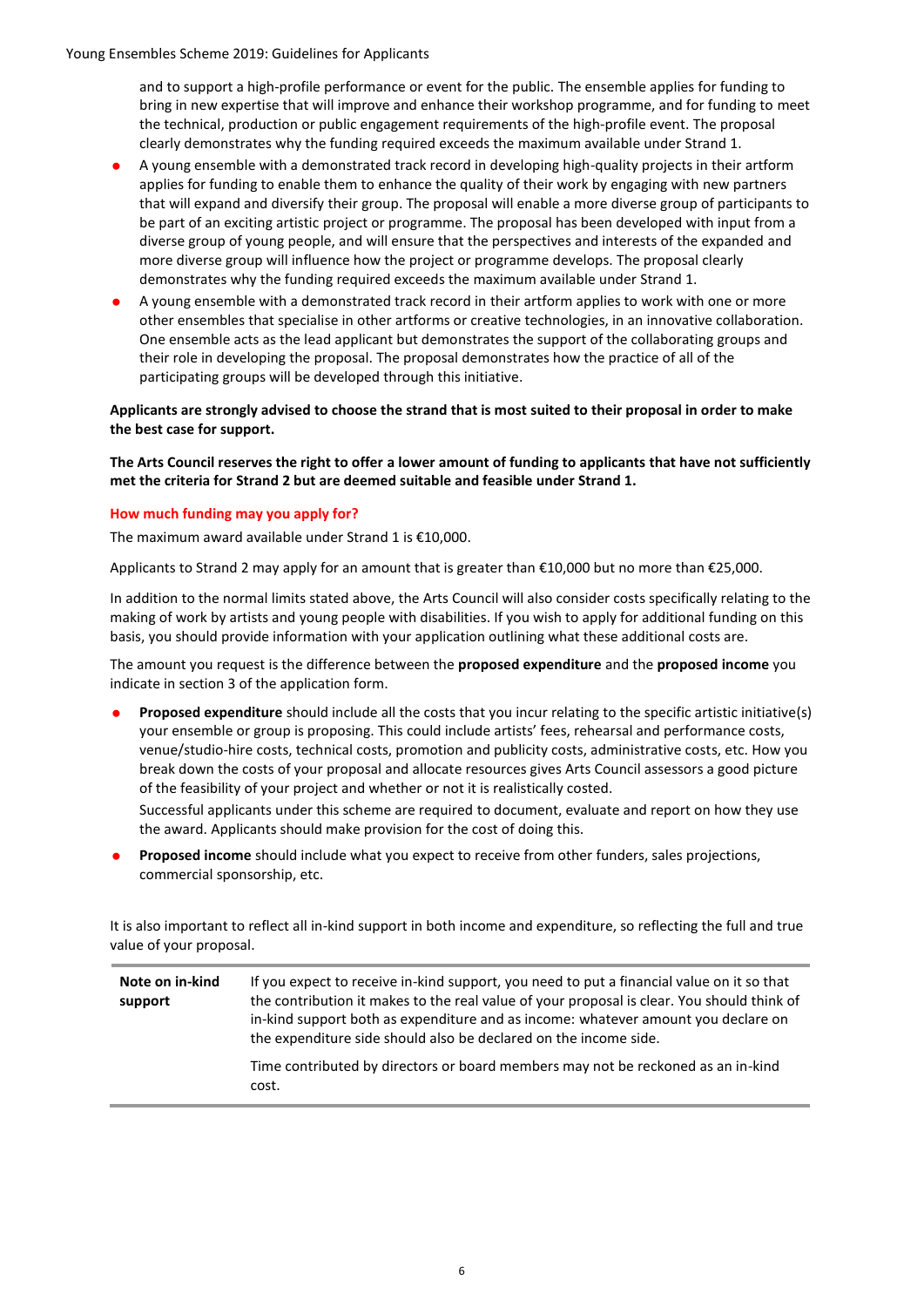You are asked to indicate income, expenditure and amount requested at two stages during your application:

- Online, when you initiate the application (totals only)
- In section 3 of the application form.

Make sure that the totals are the same on both, and make sure that the amount requested equals TOTAL EXPENDITURE minus TOTAL INCOME.

#### **1.6 What may you not apply for?**

Activities and costs that you may not apply for include the following:

- Major capital or equipment purchases
- Ongoing core costs
- Course fees or expenses to support full-time training programmes for individuals
- **•** Artistic fees for the young-ensemble members
- Activities or costs that do not fit the purpose of the award
- Activities that have already taken place or which will have commenced before 26 April 2019
- Activities for charity-fundraising purposes, for participation in a competition, or for primarily profit-making purposes
- Activities that duplicate the effect of Arts Council funding or other awarded funding
- Activities taking place in a formal education context (i.e. school or college).

#### **1.7 What supporting material must you submit with your application?**

In addition to, and separate from, your application form, in order for the Arts Council to make an assessment of your application, you **must** submit the following supporting material online:

- Examples of previous relevant work of the ensemble or group e.g. scripts, recordings, video clips or photos (see **Acceptable file formats** in section 2.3). In the case of a new ensemble, evidence of other relevant projects in which the young people or artistic mentors have been involved should be demonstrated.
- Evidence of the young-people's ownership of the proposal where this is not clearly demonstrated within the application form. Such evidence may include written/recorded testimonies or interviews with young people about their experiences to date and their ambitions for the ensemble.
- Detailed up-to-date CVs (max. three pages) of professional artists or other key individuals who will provide mentorship or other support to the project; and/or
- Letters of support from professional arts organisations or other key partners that will provide guidance or support for the proposed project.
- If you are citing any collaboration or financial support in your application that is central to the feasibility of your proposal, you need to provide appropriate documentation – e.g. letters of offer, statements of support or similar documents.
- If your proposal involves working with animals, you must provide a copy of your *Animal Welfare Protection Policies and Procedures*.

#### **If you do not submit the required supporting material, your application may be deemed ineligible.**

#### **Optional supporting material**

In addition to the required supporting material listed above, you may also submit any other material you consider relevant to your application. As a general rule, applicants are advised to be selective about what they submit – one high-quality example is better than a lot of low-quality material. Supporting material could include:

- Brochures, programmes, articles, reviews and recommendations relating to current or past work of the ensemble or group
- Sales/audience projections or evaluation plans relating to the proposed initiative
- Documentation relating to the practice of professional artists that the ensemble is proposing to work with
- Documentation relating to the ensemble or group.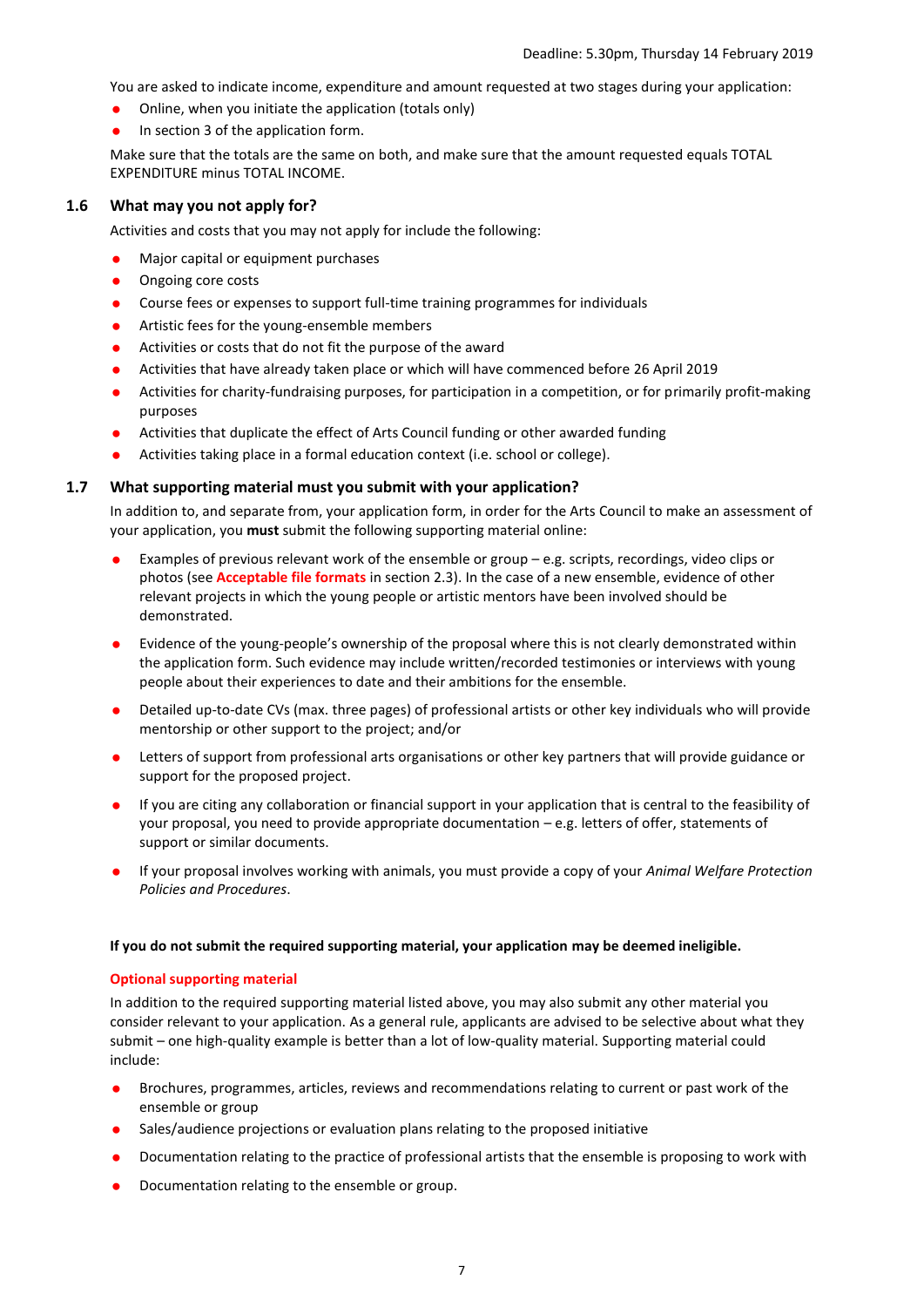If your proposal is complex, and in particular for Strand 2, you should consider submitting a detailed budget in addition to the itemised expenditure and income details you enter in section 3 of the application form.

#### **Format for supporting material**

All supporting material for the Young Ensembles Scheme **must be submitted online**. Hard-copy supporting material will not be accepted. Please follow these guidelines for the different kinds of supporting material.

Include contextual information for all supporting material in a clearly labelled Microsoft Word or OpenOffice Writer document.

For information on the file formats you may use for supporting material you wish to upload as part of your application, see section **2.3 Prepare any supporting material required for the application**.

| <b>Visual stills</b>                | Label all images clearly and make sure you supply relevant contextual information.<br>This might include the title and date of works, media and dimensions, where work<br>was presented, etc.                                                                                                                                                                                               |
|-------------------------------------|---------------------------------------------------------------------------------------------------------------------------------------------------------------------------------------------------------------------------------------------------------------------------------------------------------------------------------------------------------------------------------------------|
| <b>Moving-image</b><br>work         | Provide relevant contextual information. This might include details of the piece, when<br>and where it was performed, how it was financed, and the names of the performers.<br>If you are submitting a single extract, this should be at least five minutes long. Long<br>pieces should be edited; otherwise a selection of three extracts (max. five minutes<br>each) should be submitted. |
| <b>Music or sound</b><br>recordings | Give the names of performers, and detail the instrumentation where appropriate.                                                                                                                                                                                                                                                                                                             |
| <b>Samples of writing</b>           | Please submit no more than ten pages of a script - it is not possible for Arts Council<br>assessors to read full play scripts or manuscripts.                                                                                                                                                                                                                                               |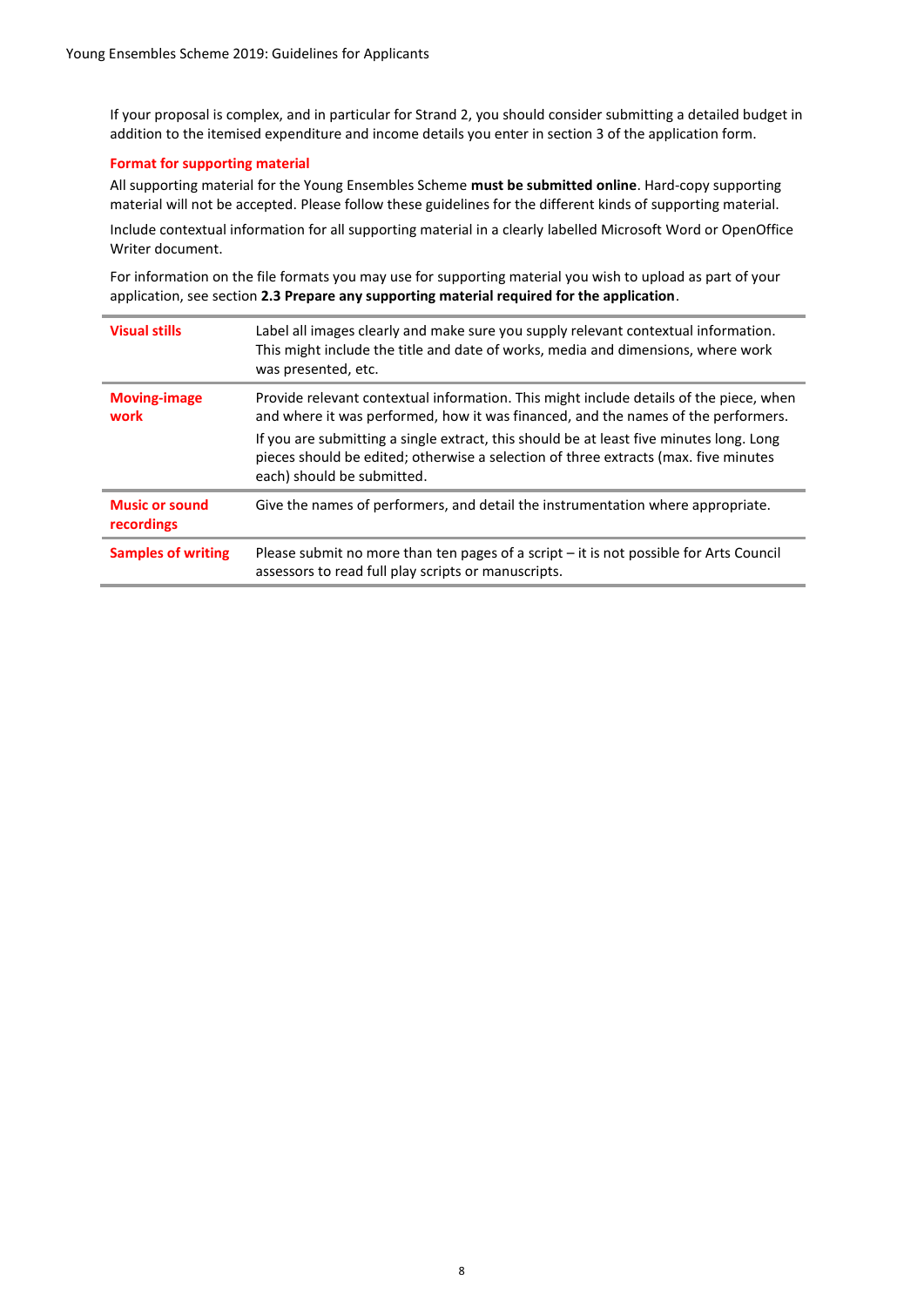### 2. Making your application

#### **2.1 Register with the Arts Council's Online Services**

All applications must be made through the Arts Council's Online Services; applications made in any other way (by post, fax or email) will not be accepted.

You must have an Online Services account to make an application. If you do not already have an Online Services account, sign up by filling out the registration form here: [https://onlineservices.artscouncil.ie/register.aspx.](https://onlineservices.artscouncil.ie/register.aspx)

Within five working days you will be issued (via email) with a unique ARN (artist reference number) and password that you can use to sign in to Online Services.

#### **2.1 Requirements for using Online Services**

Your computer and Internet browser will need to meet the following requirements to use Online Services successfully:

| PC. | Windows 7 or higher<br>with<br>Internet Explorer 8.0 or higher OR Firefox 27 or higher OR Chrome 33 or higher                                                                                  |
|-----|------------------------------------------------------------------------------------------------------------------------------------------------------------------------------------------------|
| Mac | Mac OS X v10.5 Leopard or higher<br>with<br>Safari 3.1 or Safari 10 OR Firefox 27 or higher OR Chrome 32 or higher<br>Note: If Safari 11 prevents upload of documents – use Firefox or Chrome. |

**Please note:** You will also need to have Microsoft Word or OpenOffice Writer installed to complete the application form. OpenOffice Writer is free software that can be downloaded from here[: http://openoffice.org.](http://www.openoffice.org/)

#### **You must use OpenOffice Writer version 4.0.1 or earlier.**

More recent versions of OpenOffice Writer than 4.0.1 have resulted in problems with the appearance of application forms when they are submitted through online services.

Please refer to the Arts Council video *Using OpenOffice to download, complete and upload the application form*  at [https://www.youtube.com/user/ArtsCouncilDemos.](https://www.youtube.com/user/ArtsCouncilDemos)

Apple Mac users should take note of the section that deals with the issue of downloading version 4.0.1 on Macs that have the latest versions of Mac OS installed.

#### **If you cannot meet, or do not understand, any of these requirements, please contact us for advice as far as possible in advance of the deadline. Give yourself enough time to complete the application**

You should become familiar with the Online Services website well in advance of the deadline and in advance of preparing an application. It is likely that there will be heavy traffic on the site on the final afternoon of the closing date. You should prepare and submit your application well in advance of the deadline.

Upload times can be much longer than download times. It may take you longer than you think to upload your supporting materials.

#### **Technical support**

If you need technical support while making an online application, you can contact the Arts Council by emailing [onlineservices@artscouncil.ie](mailto:onlineservices@artscouncil.ie) or by phoning 01 6180200. We recommend you report any technical issues with us well in advance of the deadline. Please provide a contact phone number and make sure that you are available to receive a return call from us.

We deal with queries on a first-come first-served basis.

Please note that there is often a high volume of calls as the deadline approaches and that technical-support calls received after **2.30pm on the closing date** may not be resolved before the deadline.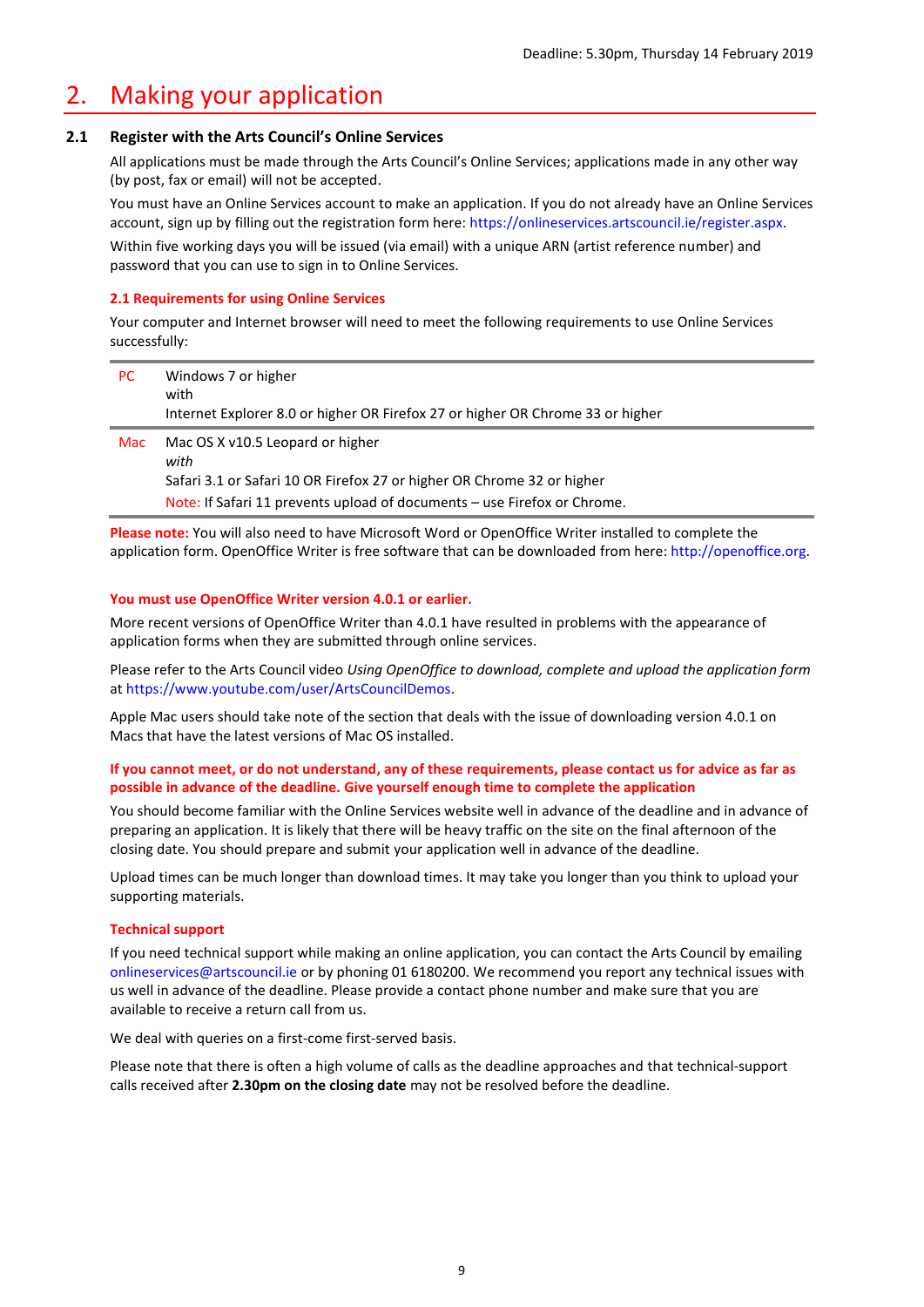#### **2.2 Fill in the application form**

If you have not already done so, download the application form for the award you wish to apply for. The application form is a Microsoft Word/OpenOffice Writer-compatible document that you fill in offline (on your own computer). The application form includes guidance on how to fill in each of its sections.

#### **Making your case**

In order to make the very best case for why you should receive funding, you should give very careful consideration to what you include in the following sections of the form:

| 2.2 Summary of your proposal                                                                                                                                        | Give a summary of your proposal (up to three short points).<br>Should your application be successful, this summary may be published on the<br>Who We've Funded pages of the Arts Council website - for that reason, you<br>should keep in mind that what you write may have a wider audience beyond<br>the Arts Council assessors.                                                                                             |
|---------------------------------------------------------------------------------------------------------------------------------------------------------------------|--------------------------------------------------------------------------------------------------------------------------------------------------------------------------------------------------------------------------------------------------------------------------------------------------------------------------------------------------------------------------------------------------------------------------------|
| 2.3 Details of your proposal                                                                                                                                        | What you write here is a key part of your proposal, and should help those<br>involved in assessing your application to understand the full scope of what<br>you want to do and why.<br>It might include entries such as a practical explanation of the activity you<br>propose, your artistic goals and ambitions, the wider context in which you<br>are making the proposal, and any other information you consider relevant. |
| 2.4 Your application and the<br>assessment criteria                                                                                                                 | Describe how your application meets each of the assessment criteria - see<br>section 3.3 Criteria for the assessment of applications.                                                                                                                                                                                                                                                                                          |
| 2.5 Other artists, individuals,<br>or organisations involved in<br>your proposal                                                                                    | Identify key artists/groups/organisations involved in your proposal.                                                                                                                                                                                                                                                                                                                                                           |
| 2.6 Key activities and dates<br>for your proposal                                                                                                                   | List key activities such as planning, workshops, events and performances,<br>along with dates and locations/venues.                                                                                                                                                                                                                                                                                                            |
| 3.1 Expenditure related to<br>your application and<br>3.2 Income related to your<br>application and<br>3.3 How much are you<br>requesting from the Arts<br>Council? | In these sections, itemise the expenditure and income related to your<br>application, and the amount you are requesting from the Arts Council.<br>If your proposal is very complex, you should prepare and submit a detailed<br>budget as a supporting document.                                                                                                                                                               |

#### **2.3 Prepare any supporting material required for the application**

You are required to include supporting material with your application. This might include samples of your current work – e.g. text, video, images or sound recordings.

You must submit all such supporting material online; if necessary, you should scan or save material in electronic format.

#### **Acceptable file formats**

The following table lists file formats that are acceptable as part of an application.

| <b>File type</b>           | <b>File extension</b> |
|----------------------------|-----------------------|
| text files                 | .rtf/.doc/.docx/.txt  |
| image files                | .jpg/.gif/.tiff/.png  |
| sound files                | .wav/.mp3/.m4a        |
| video files                | .avi/.mov/.mp4        |
| spreadsheets               | .xls/.xlsx            |
| Adobe Acrobat Reader files | .pdf                  |

For convenience, gather together all the files you need in an accessible location on your computer.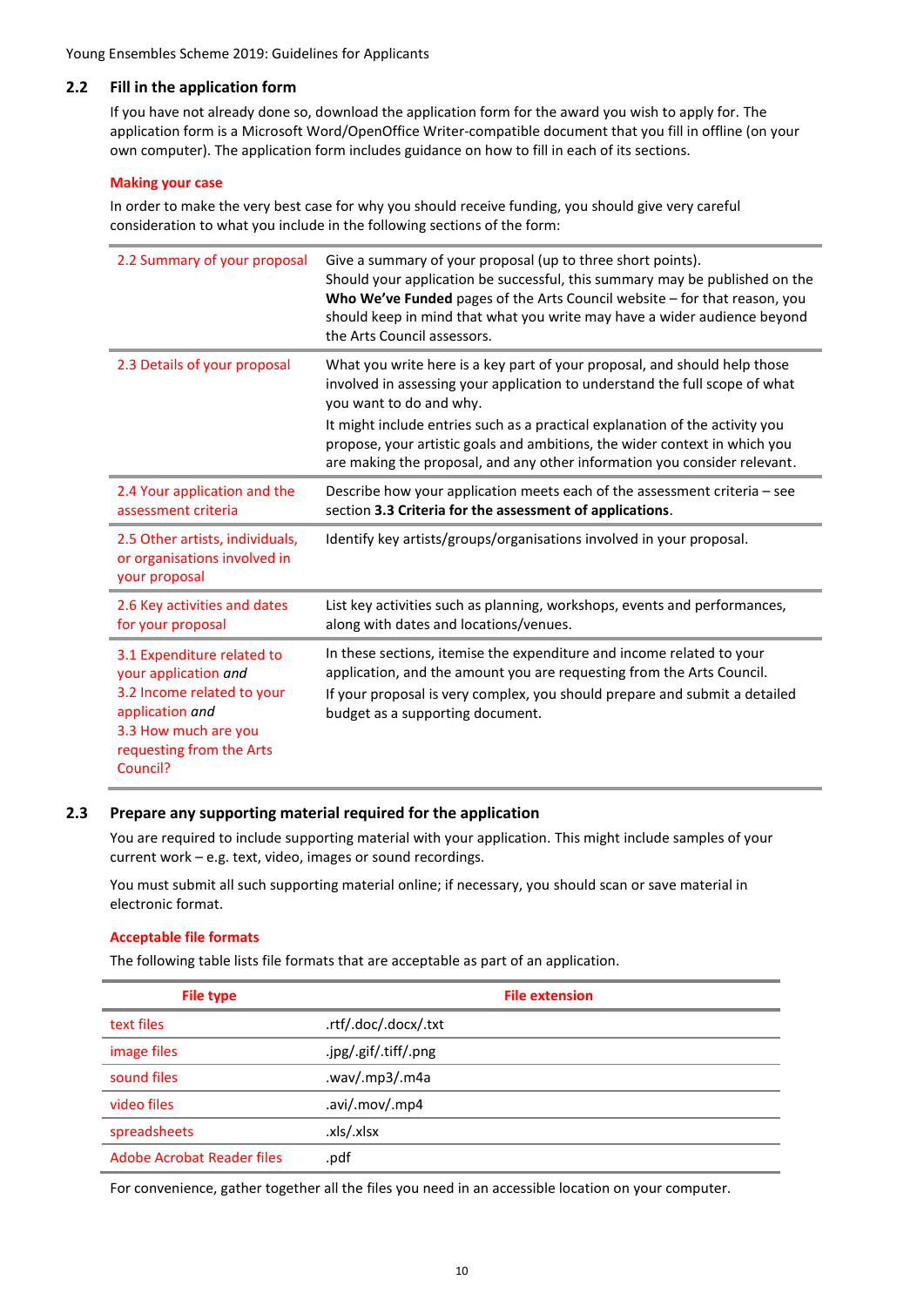#### **Submitting YouTube links**

You may provide links to material hosted on YouTube instead of uploading the material directly. To do this, copy the URL (the full address of where your material is hosted on YouTube) into a Microsoft Word or OpenOffice Writer document and upload it as a weblink-supporting document.

**Note:** any links you provide must be for YouTube. Links to other hosting sites will not be viewed.

Check that the link works from within the document you upload – i.e. that it links correctly to your material on YouTube.

If you do not wish material you upload to YouTube for the purposes of your application to be publicly viewable, you can flag your video as 'unlisted' in its settings.

#### **Naming files appropriately**

Give all files that you intend to upload filenames that make it clear what they contain or represent – i.e. it should be clear from the filename whether the document is a CV, a sample text or a review of previous work.

| <b>Good filenames for an</b><br>applicant called Jack Russell | russelljack application.doc<br>russelljackAllegro.mp3 |
|---------------------------------------------------------------|-------------------------------------------------------|
|                                                               | russelliack Child Protection Policy.doc               |
|                                                               | russelljack youtube link.doc                          |

The total combined limit for all supporting material uploaded with a single application is **40MB**.

#### **2.4 Make your application online**

To make your application online, you go through four main stages. Click **Save draft** at the end of each stage. You can come back to your application and revise it at any time before you finally submit it.

#### **1: Choose funding programme and download application form**

To start a new application, click the **Make an application** button on your home page, and follow the prompts to choose the funding programme you wish to apply for and to give your application a unique reference by which to identify it. At this stage you can also download the application form (if you have not already done so).

#### **2. Request funding amount**

At this stage you specify the expenditure and income related to your proposal, and the amount of funding you are requesting. The amount you request should equal **Total expenditure** minus **Total income**. The final figures you enter here should be the same as those you enter in section 3 of the application form.

#### **3. Upload application form and supporting material**

Follow the prompts to upload your filled-in and saved application form together with the required supporting material (see section **1.7 What supporting material must you submit with your application**). You do not have to upload everything at the same time. You can save your application as a draft and come back to it later.

#### **4. Submit application**

When you are satisfied that you have uploaded everything you need to support your application, click **Submit**.

Once submitted, your application cannot be amended. Do not submit your application until you are completely satisfied.

You should expect to receive two emails. The first will be issued immediately your application is received by the Arts Council. The second may arrive a few minutes later, and will contain your application number, which will be used in all correspondence related to this application. **Note**: it is important that you contact [onlineservices@artscouncil.ie](mailto:onlineservices@artscouncil.ie) if you **do not** receive the second confirmation email containing the application number.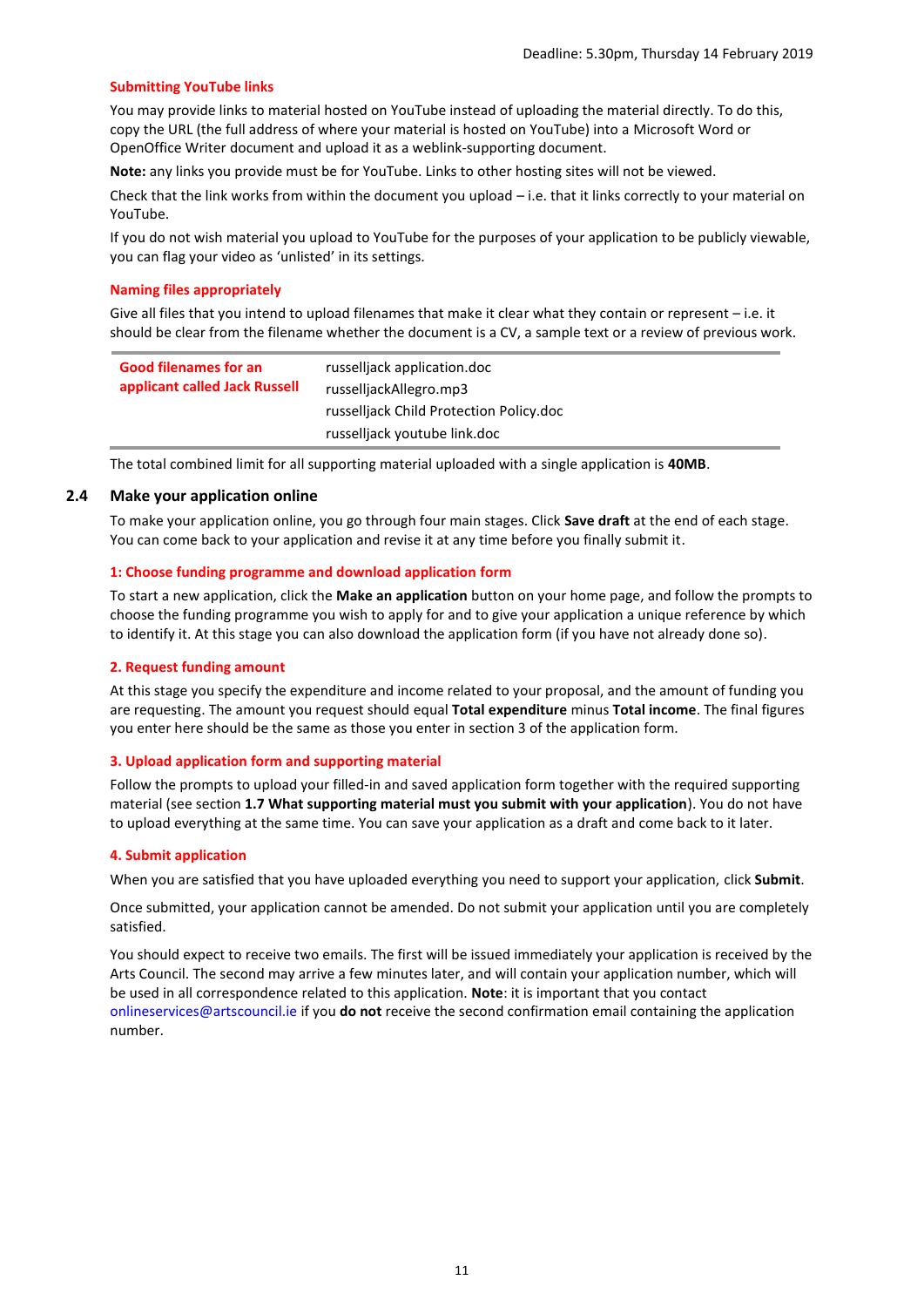## 3. Processing and assessment of applications

#### **3.1 Overview**

The Arts Council considers all applications, makes decisions and communicates these to applicants in accordance with set procedures. The aim is to ensure that the system for making awards is fair and transparent.

#### **3.2 The assessment process**

All applications received are processed by the Arts Council as follows:

- 1 The application is acknowledged
- 2 The application is checked for eligibility all eligible applications then progress to the assessment stage
- 3 Adviser(s) and/or staff make a written assessment of the application
- 4 Adviser(s) and/or staff recommend an application as shortlisted or not shortlisted
- 5 A peer panel reviews all shortlisted applications and associated materials, then scores and makes decisions
- 6 Decisions are communicated in writing to applicants
- 7 Decisions are noted by Council.

#### **Time frame**

The Arts Council endeavours to assess applications as quickly as possible, but the volume of applications and the rigorous assessment process means that it will take up to ten weeks from closing date to decision.

#### **3.3 Criteria for the assessment of applications**

Applications are assessed in a competitive context and with consideration of the available resources. All applications are assessed against criteria of **a)** artistic merit, **b)** how they meet the objectives and priorities of the award, and **c)** feasibility. Each of these criteria is described in turn.

While applicants may select other artforms/arts practices as being relevant to their application, the application will be assessed by the Young People, Children and Education team, which may, in certain instances, ask for a secondary assessment from another team.

#### **Artistic merit**

The assessment of artistic merit focuses on the applicant's previous practice as well as on the nature of the proposed activity. This includes:

- The quality of the idea and the proposed arts activity as outlined in the application form and in the supporting materials submitted
- The track record of the applicant demonstrated through the examples of the ensemble's work, CV(s) of mentors or adult leaders, and other supporting materials submitted
- The potential of the applicant demonstrated through the application form and other supporting materials submitted
- The artform/arts-practice context in which the activity is proposed
- The ambition, originality and competency demonstrated by the applicant.

#### **Meeting the objectives and priorities of the award**

Applications are assessed on how well they meet the objectives and priorities of the award – see section 1.2 for details of these.

#### **Feasibility**

The assessment of feasibility considers the extent to which the applicant demonstrates capacity to deliver the proposed activity. This includes:

- The personnel involved in managing, administering, delivering the project
- The extent to which the applicant demonstrates the provision of equitable conditions and remuneration for participating artists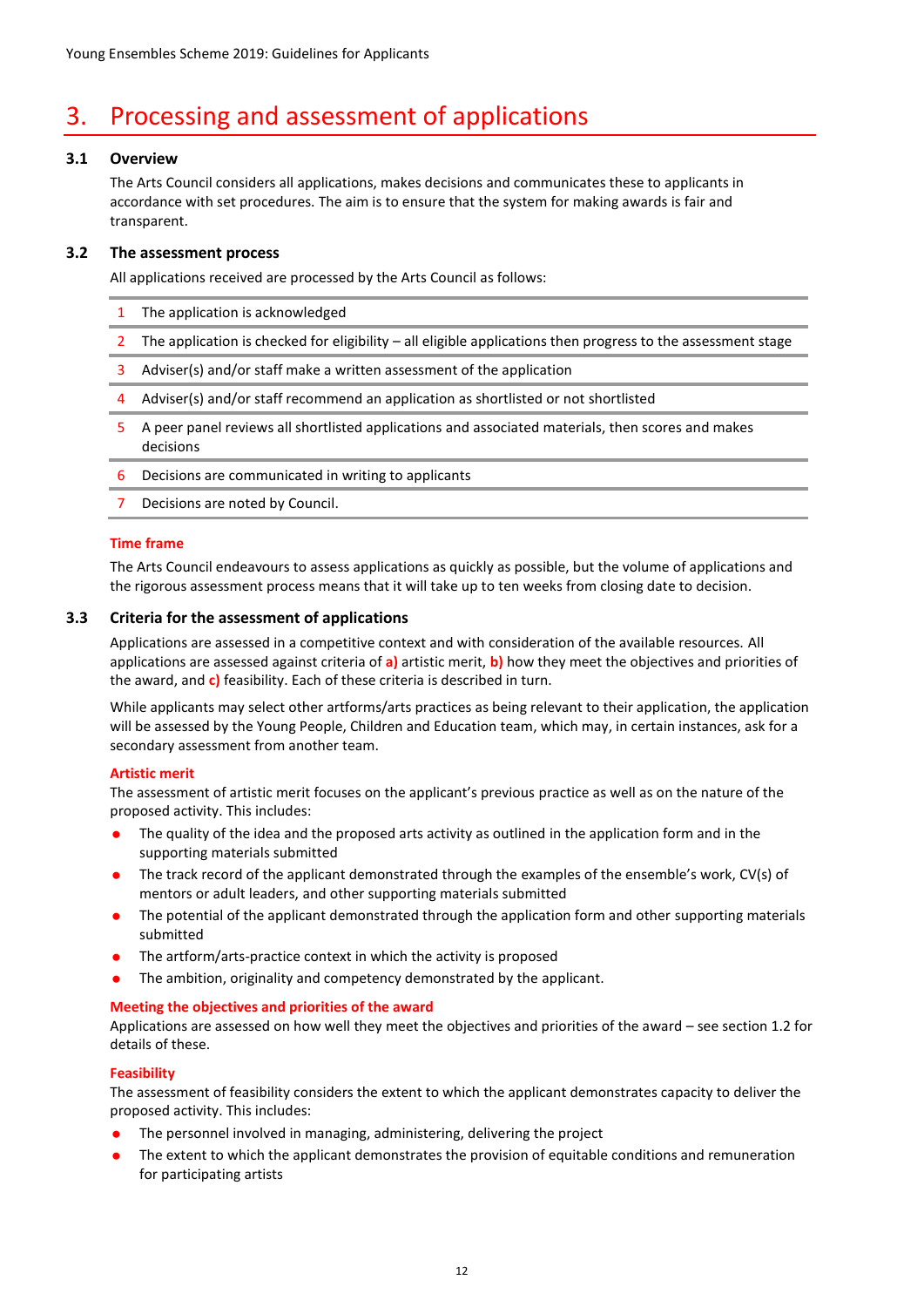- The demonstrated commitment of participating artists
- The proposed budget
- Other sources of income
- The availability of, and access to, other resources
- The proposed timetable or schedule.

#### **3.4 Peer panels**

The purpose of peer-panel meetings is to allow for a diversity of expert views to inform the decision-making process. Peer panels normally consist of at least three external adjudicators with relevant artform and/or artspractice expertise.

Each meeting is usually led by an Arts Council member acting as non-voting chair. Arts Council advisers and staff attend as required, and those involved in the initial assessment of applications are on hand to provide information as required. Panellists have access to all shortlisted applications and associated materials prior to the day of the meeting, at which point they review, discuss and score shortlisted applications. Following this, applications are ranked by score. In light of the competitive context and the available budget, it is likely that the Arts Council will be able to fund only a proportion of the applications received.

#### **Declaration of interest**

In order to ensure fairness and equity in decision-making, a panel member must declare an interest where they have a close personal or professional link with the applicant or are linked in any way with the application. An 'interest' is either 'pecuniary' or 'non-pecuniary' (e.g. familial relationships, personal partnerships, or formal or informal business partnerships, etc.).

The interest must be declared as soon as the panellist becomes aware of it. This may be at the point when s/he is approached to sit on the panel (if the 'interest' is known at that stage) or following receipt of the list of applicants. Where an interest is declared, the panellist will not receive papers relating to that applicant and will be required to leave the room when the specific application is being reviewed. Where this situation arises, the chair will vote in lieu of the panellist.

In some instances a panellist may not realise that a conflict of interest exists until s/he receives and reviews the panel papers. In such instances the panellist must alert an Arts Council staff member or the panel chair as soon as they become aware that a conflict may exist.

In the event of two panellists declaring a conflict of interest for the same application, the chair will be part of the decision-making process for that specific application.

If the nominated panel chair has a conflict of interest s/he must declare it in writing in advance of the meeting as soon as s/he becomes aware of it. In this instance the head of team will chair the discussion on the conflicted application.

#### **3.5 Outcome of applications**

All applicants are informed in writing about the outcome of their application.

If your application is successful, you will be sent a letter of offer detailing the amount of funding you have been awarded and the terms and conditions of the award. You will also be told how to go about drawing down your award.

The Arts Council receives a large volume of applications, and demand for funding always exceeds the available resources. If your application is not successful, you can request feedback from Arts Council staff. Eligibility and compliance with application procedures alone do not guarantee receipt of an award.

Unsuccessful applicants are not eligible to apply for another Arts Council award to undertake the same activity. If the Arts Council feels that the proposed activity would have been more suited to a different award programme, an exception may be made. In such circumstance you will be informed in writing.

#### **Appeals**

Applicants may appeal against a funding decision on the basis of an alleged infringement or unfair application of, or deviation from, the Arts Council's published procedures. If you feel that the Arts Council's procedures have not been followed, please see the appeals process at